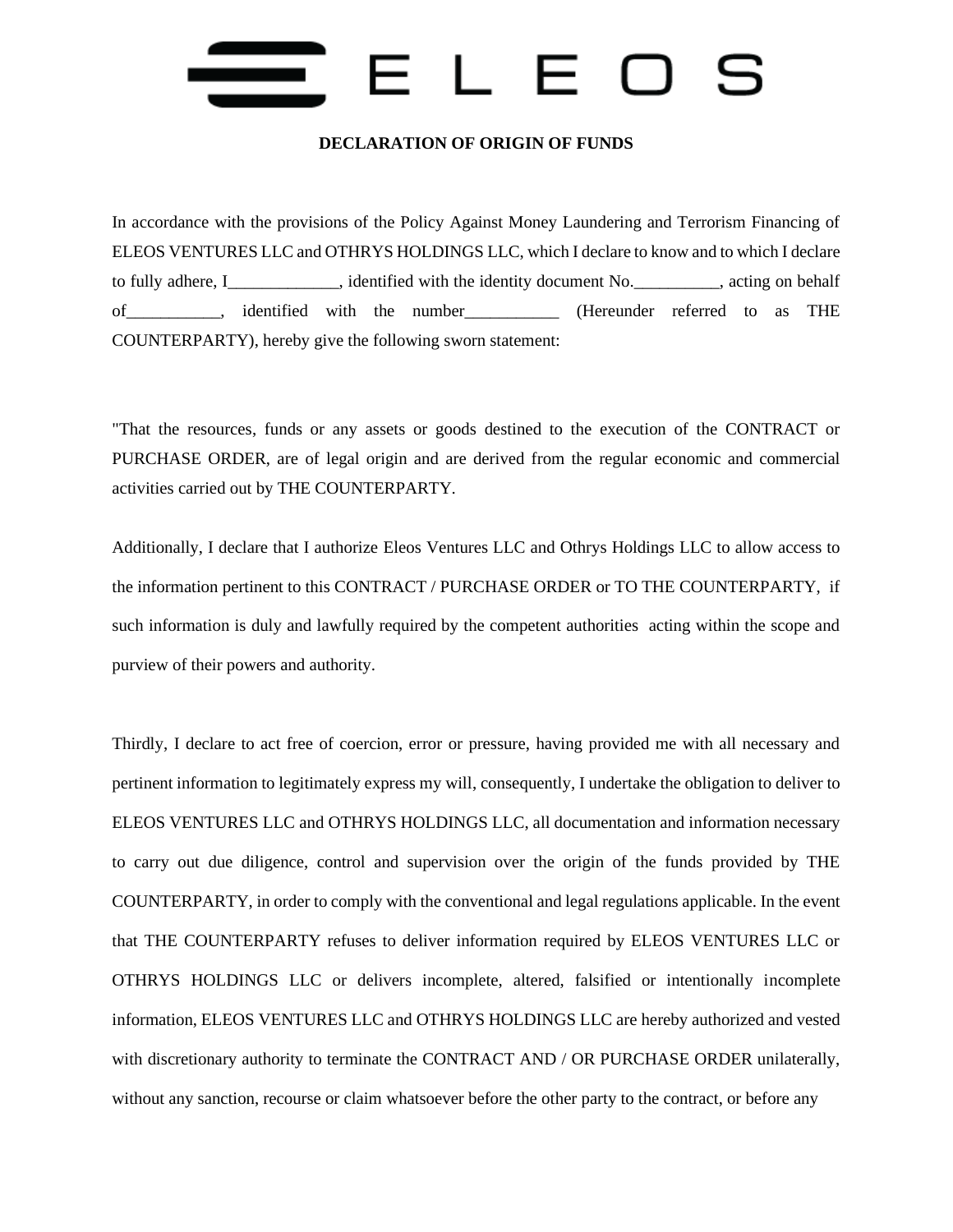### ELE  $\Box$

governmental, civil or arbitration authority. Likewise, THE CONTRACT authorizes ELEOS VENTURES LLC and OTHRYS HOLDINGS LLC to carry out, without prior notice, consultations in any database containing information, collected lawfully, about THE COUNTERPARTY. By virtue of the foregoing, ELEOS VENTURES and OTHRYS HOLDINGS LLC, may unilaterally terminate the contract without any sanction, recourse or claim being made before the other party to the contract or before any governmental, civil or arbitration authority, when it results from the aforementioned consultations, information that incriminates THE COUNTERPARTY, or makes it appear as a participant, collaborator, accomplice or author in any conduct that constitutes a wellfounded suspicion of the existence of a crime or that appears as a conduct amounting to money laundering and/or terrorism financing. "

SIGNATURE \_\_\_\_\_\_\_\_\_\_\_\_\_\_\_\_\_\_\_\_\_\_\_\_\_\_\_\_\_\_\_\_\_\_\_\_

IDENTIFICATION DOCUMENT: DATE: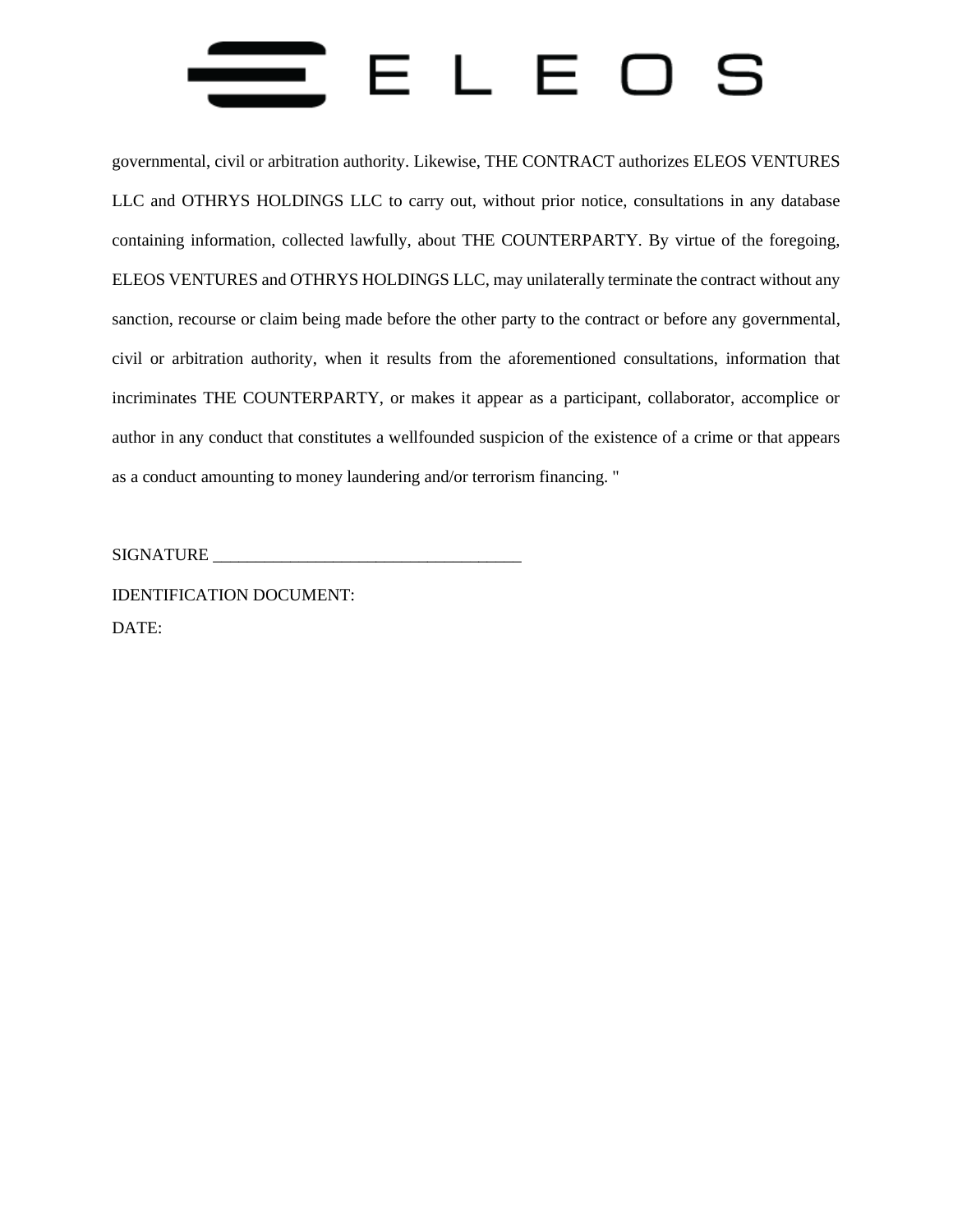# FLF

#### **DECLARATION FOR THE PREVENTION OF MONEY LAUNDERING AND TERRORISM FINANCING**

In accordance with the provisions of the Policy Against Money Laundering and Terrorism Financing of **ELEOS VENTURES LLC and OTHRYS HOLDINGS LLC**, which I declare to know and to which I declare to fully adhere, I\_\_\_\_\_\_\_\_\_\_\_, identified with the identity document No.\_\_\_\_\_\_\_\_, acting on behalf of \_\_\_\_\_\_\_\_, identified with the number\_\_\_\_\_\_\_\_\_\_\_\_ (Hereunder referred to as THE COUNTERPARTY), hereby give the following sworn statement:

1. That my resources or the resources of the legal person that I represent do not come from or are the result of illegal activities contemplated in the criminal legislation applicable in the jurisdiction where the resources come or were generated. or to the jurisdiction to which they are destined or deposited or other applicable national or international legislation, or in any international norm destined to the prevention of money laundering, money laundering and terrorist financing.

2. That the resources committed for the execution of the service, contract or business with **ELEOS VENTURES LLC and OTHRYS HOLDINGS LLC** do not come from any illicit activity.

3. That the undersigned and / or the entity I represent, complies with all the regulations of their jurisdiction of origin, including the regulations regarding: Money laundering, Terrorism Financing, Drug trafficking and, generally, with all regulations of their jurisdiction that are applicable to the activity that the legal entity undertakes.

- 4. That neither I, nor the legal entity that I represent, its shareholders, its associates, its partners, its legal representatives, its members and or its agents, have been sentenced in criminal proceedings for the crime of drug trafficking, money laundering or crimes of terrorism, and / or similar or related.
- 5. That neither I, nor the legal entity that I represent, its shareholders, its associates, its partners, its legal representatives, its members and or its agents have been sanctioned by the Office of Foreign Asset Control (OFAC) of the Department of the Treasury of the United States of America in any list, published by any government foreing or domestic to the jurisdiction of the entity or its shareholders or representatives.
- 6.
- 7.
- 8. That neither I, nor the legal entity that I represent, its shareholders, its associates, its partners, its legal representatives, its members and or its agents are Politically Exposed Persons (PEP).
- 9. That, in the execution of the contract or purchase order, I will not subcontract, retain or associate myself or the legal entity I represent with third parties that carry out illicit operations or whose resources come from illegal activities.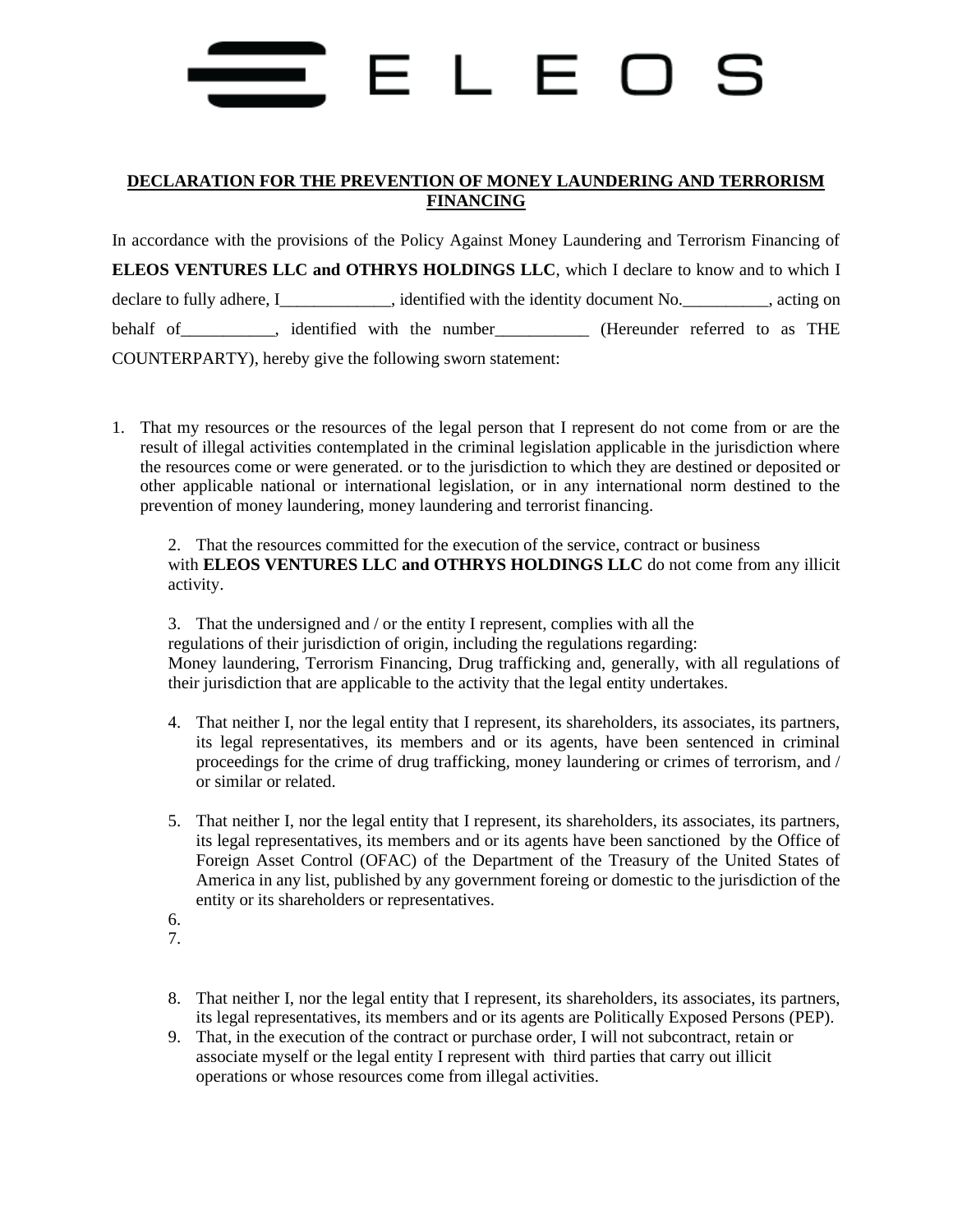## ELE

- 10. That all the documentation and information provided for the due diligence and onboarding processes and for the execution of this agreement or of any purchase order is accurate, complete and fully represents the truth of the facts to the full extent of my knowledge.
- 11. That I authorize **ELEOS VENTURES LLC and OTHRYS HOLDINGS LLC to** terminate the contract or purchase order without any penalty or recourse , in the event that during its execution the undersigned, the legal person I represent, its shareholders, its associates, partners, legal representatives and / or its members of the Board of Directors, are linked in any type of restrictive list or sanctioned or convicted of crimes related to money laundering, drug trafficking or terrorism, or any other activity that may constitute a predicate offense under United States law.
- 12. That I authorize **ELEOS VENTURES LLC and OTHRYS HOLDINGS LLC** to:
	- o Verify the Information Provided,
	- o Submit, send or facilitate to competent authorities all information that may be required under applicable legislation

SIGNATURE **Example 2018** 

IDENTIFICATION DOCUMENT:

DATE: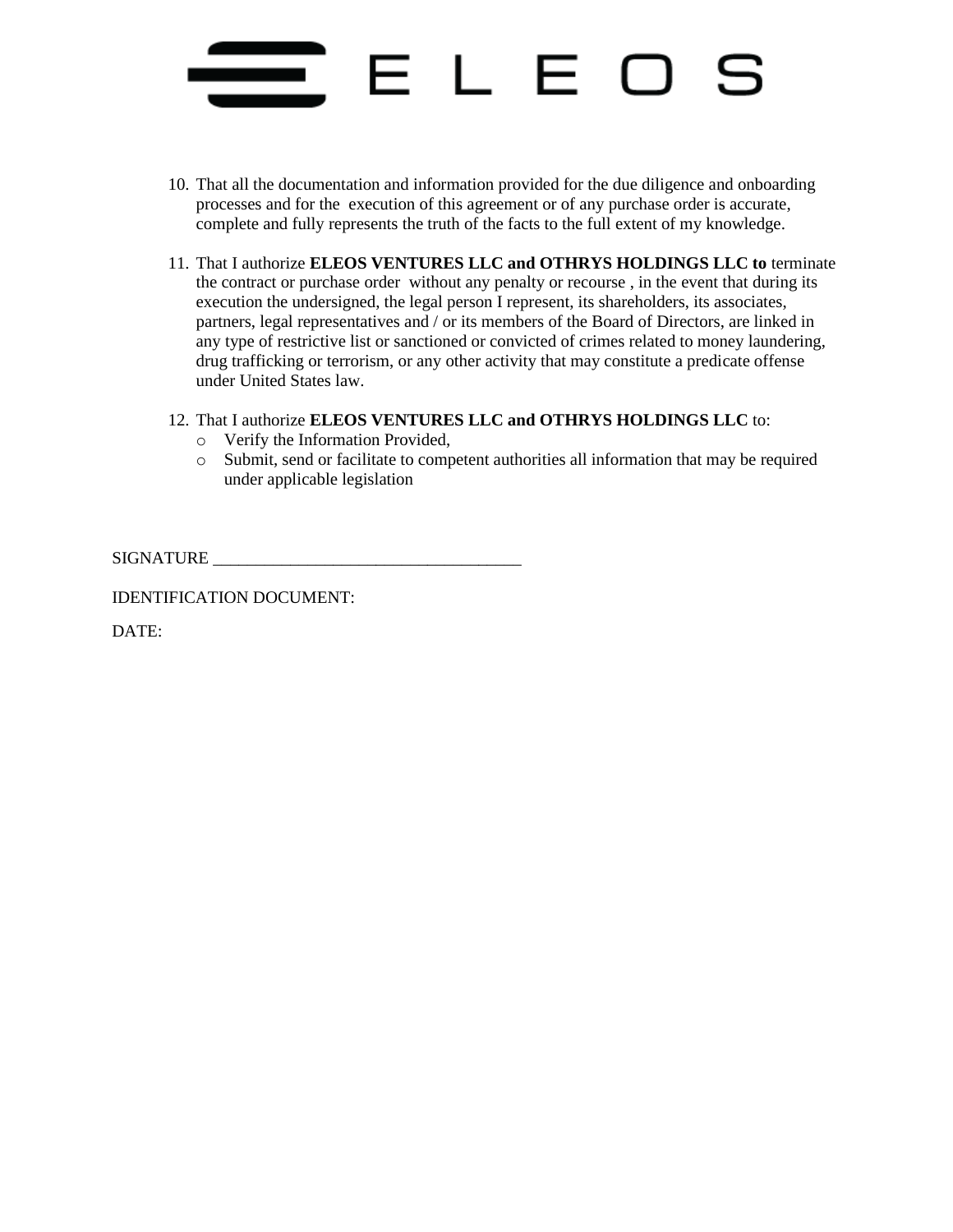# ELE

#### **PATRIOT ACT CERTIFICATION**

The [–certifying authority–] (the "Client") hereby represents and warrants to Othrys Holdings LLC, Eleos Ventures LLC and its subsidiaries, that Client:

- 1. is in compliance with the Office of Foreign Assets Control sanctions and regulations promulgated under the authority granted by the Trading with the Enemy Act, 12 U.S.C. § 95(a) et seq., and the International Emergency Economic Powers Act, 50 U.S.C. § 1701 et seq., as the same apply to it or its activities;
- 2. is in compliance with the Uniting and Strengthening America by Providing Appropriate Tools Required to Intercept and Obstruct Terrorism Act of 2001, as amended from time to time (the "Patriot Act") and all rules and regulations promulgated under the Patriot Act applicable to Client; and
	- 3. (a) is not now, nor has ever been, under investigation by any governmental authority for, nor has been charged with or convicted of a crime under, 18 U.S.C. §§ 1956 or 1957 or any predicate offense thereunder;
	- (b) has never been assessed a civil penalty under any anti-money laundering laws or pred- icate offenses thereunder;
	- (c) has not had any of its funds seized, frozen or forfeited in any action relating to any anti-money laundering laws or predicate offenses thereunder;
	- (d) has taken such steps and implemented such policies as are reasonably necessary to ensure that it is not promoting, facilitating or otherwise furthering, intentionally or unintentionally, the transfer, deposit or withdrawal of criminally derived property, or of money or monetary instruments which are (or which Client suspects or has reason to believe are) the proceeds of any illegal activity or which are intended to be used to promote or further any illegal activity; and
	- (e) has taken such steps and implemented such policies as are reasonably necessary to ensure that it is in compliance with all laws and regulations applicable to its business for the prevention of money laundering and with anti-terrorism laws and regulations, with respect both to the source of funds from its investors and from its operations, and that such steps include the development and implementation of an anti-money laundering compliance program within the meaning of Section 352 of the Patriot Act, to the extent such a party is required to develop such a program under the rules and regulations promulgated pursuant to Section 352 of the Patriot Act. Neither Client nor any other person owning a direct or indirect, legal, or beneficial interest in Client is in violation of the Executive Order or the Patriot Act.
- 4. Neither the Client nor any of its respective constituents, investors (direct or indirect and whether or not holding a legal or beneficial interest) or affiliates, acting or benefiting, directly or indirectly, in any capacity in connection with the [–business–] is:
	- (a) listed in the Annex to, or otherwise subject to the provisions of, that certain Executive Order No. 13224 on Terrorist Financing, effective September 24, 2001, and relating to